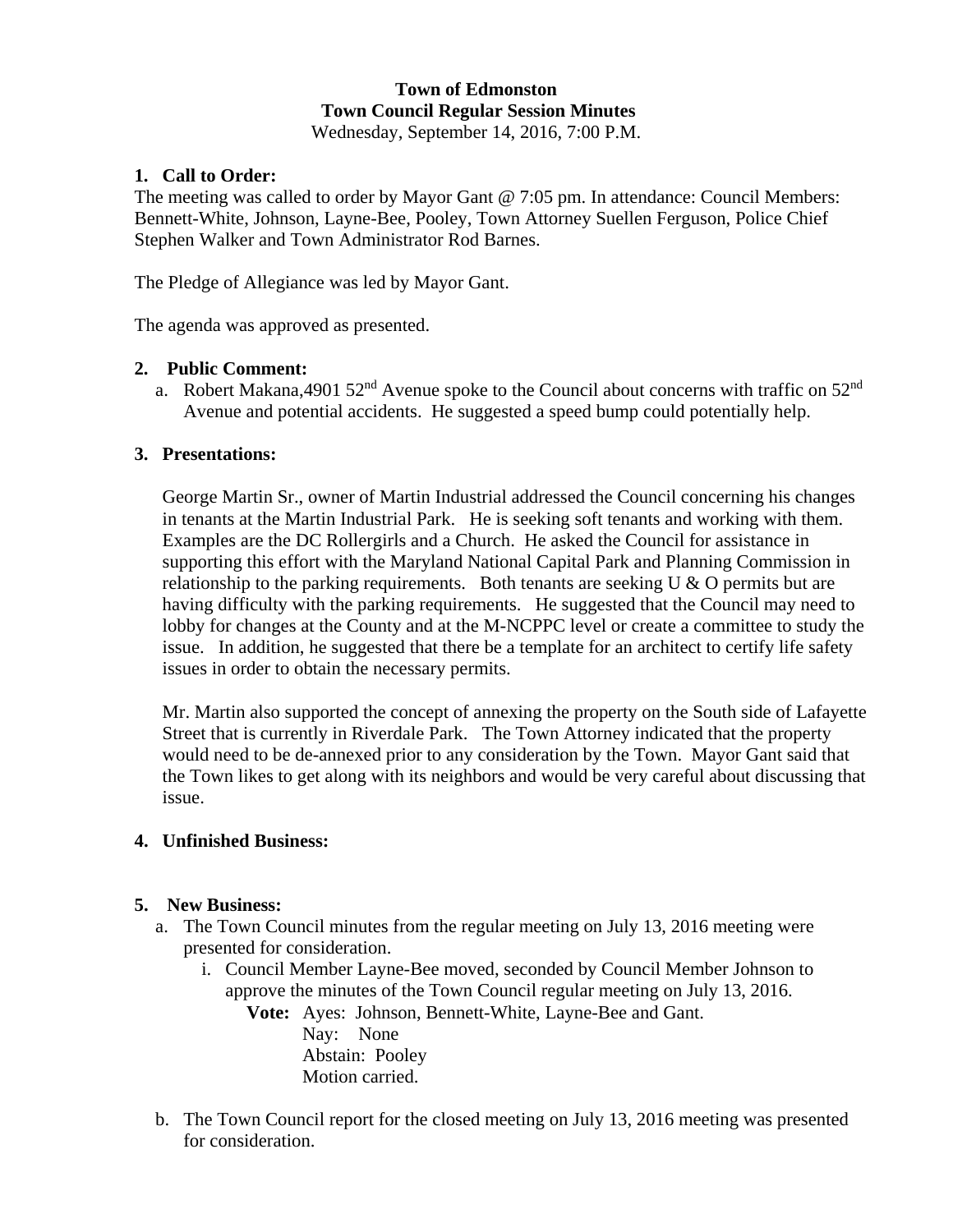- i. Council Member Bennett-White moved, seconded by Council Member Layne-Bee to approve the report for the closed meeting conducted on July 13, 2016.
	- **Vote:** Ayes: Johnson, Bennett-White, Layne-Bee and Gant. Nay: None Abstain: Pooley Motion carried.
- c. The consideration of acceptance of the July & August check registers and the August 31, 2016 revenue/expenditure report were presented.
	- i. Council Member Pooley moved to accept the July & August check registers and the August revenue/expenditure report, seconded by Council Member Johnson.

**Vote:** Ayes: Johnson, Pooley, and Gant.

Nay: Layne-Bee, Bennett-White Motion carried.

- d. The consideration to declare the following items as surplus and to authorize the disposal of the items on govdeals.com.
	- i. 2006 Chevrolet 4x4 Pickup with Meyer Model C-7.5 Snow Plow
	- ii. Meyer Model C-7.5 Snow Plow
	- iii. Boss 9' Snow Plow
	- iv. Council Member Layne-Bee moved to declare the items as presented as surplus and authorize the disposal of them on govdeals.com, seconded by Council Member Pooley.

**Vote:** Ayes: Johnson, Pooley, Layne-Bee, Bennett-White, and Gant. Nay: None Motion carried.

- e. The consideration of the extension of the Professional Maintenance Landscape contract at the same price as FY15-16 (\$16,920). (The bid allows for 3 extensions). Council Member Bennett-White asked for clarification if it was 2 extensions or 3. Town Administrator Rod Barnes had checked the bid documents and it was 3 extensions.
	- i. Council Member Johnson moved, seconded by Council Member Pooley to approve the renewal of the Professional Maintenance Landscape contract as presented.
		- **Vote:** Ayes: Johnson, Pooley, Bennett-White, Layne-Bee and Gant. Nay: None Motion carried.
- f. The consideration of a supplemental Letter of Agreement with the State Highway Administration to purchase road salt as needed during FY16-17 at an established price of \$64.23/ton plus a 8.22% overhead cost for SHA and authorize the Mayor to sign the Letter of Agreement in the substantial form as presented per modifications by the Town Attorney.
	- i. Council Member Pooley moved, seconded by Council Member Johnson to approve the Letter of Agreement with the State Highway Administration per modifications by the Town Attorney.

**Vote:** Ayes: Johnson, Pooley, Bennett-White, Layne-Bee and Gant. Nay: None Motion carried.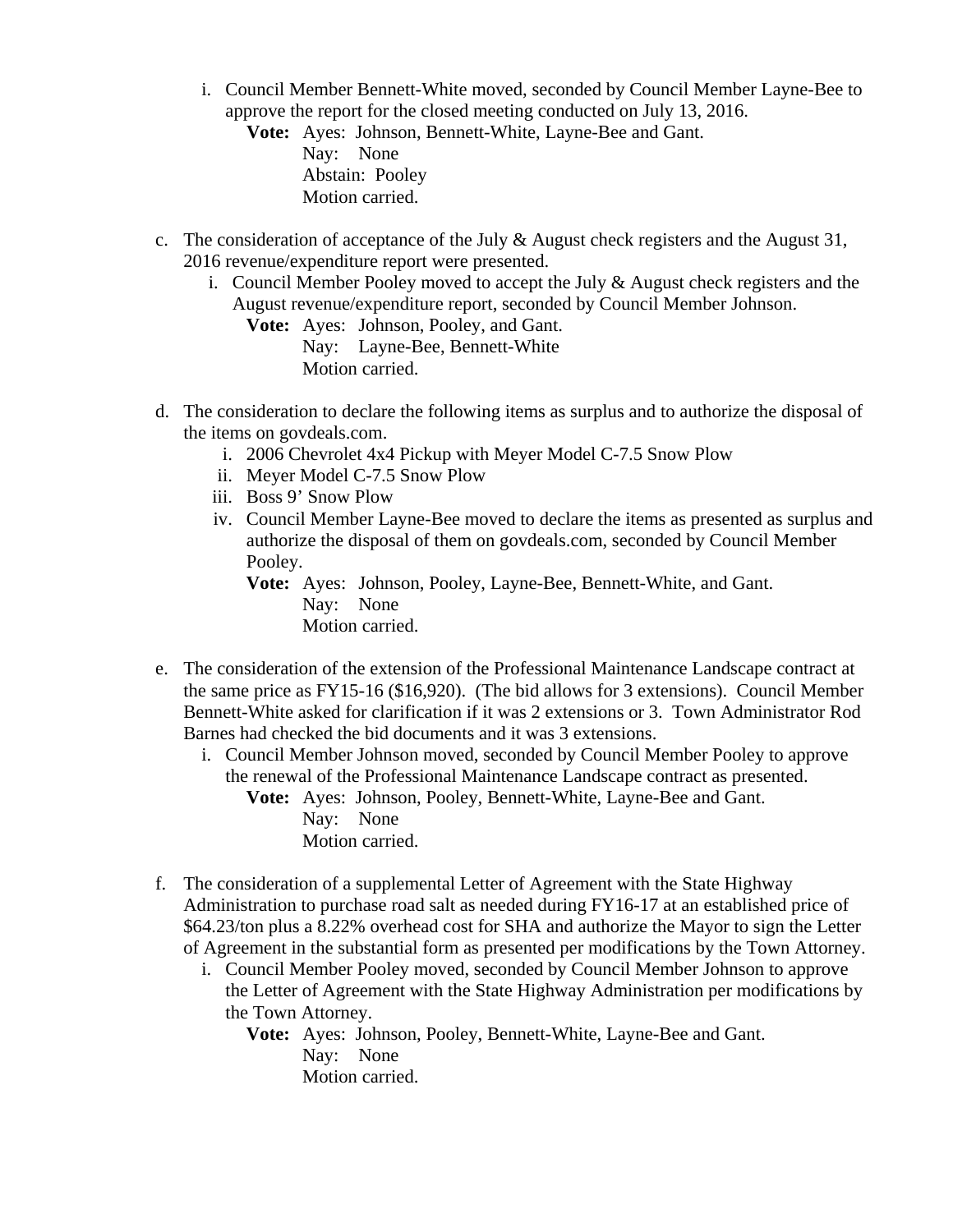- g. The appointment of Council Member Pooley to the Anacostia Trails Heritage Area Inc. was presented for consideration.
	- i. Council Member Johnson moved, seconded by Council Member Bennett-White to approve the appointment of Council Member Pooley as the Town's representative to the Anacostia Trails Heritage Area Inc. Governing Board.

**Vote:** Ayes: Johnson, Pooley, Bennett-White, Layne-Bee and Gant. Nay: None Motion carried.

6. **Police Report**: Chief Walker distributed the monthly Code and Police Reports. He is reviewing new reporting requirements that recent legislation requires.

Chief Walker reported on a one day White House conference he attended,

Chief Walker reminded everyone about the Port Towns Day celebration on Saturday from noon until 7:00 p.m. at Bladensburg Waterfront Park.

Chief Walker conducted promotion ceremony for Police Officer Patrick Thompson and Police Officer David Young. Thompson was promoted to Corporal and Young was promoted to Master Police Officer.

#### **7. Council Dialogue:**

- a. Council Member Pooley asked about a potential foreclosed property list. Chief Walker indicated we have a vacant property registration program.
- b. Council Member Johnson asked if trees could be cut back around the stop signs at Hamilton. He attended Cottage City and Colmar Manor Day.
- c. Council Member Layne-Bee asked Chief Walker about up-to-date permits for driveways in her ward. Chief Walker indicated that the proper permits had been obtained. She also reported that the Santos Property was being purchased by Full Citizenship and turned into a parking lot.
- d. Council Member Bennett-White reported that the Youth Committee meeting was successful with planning a Youth Day on September 30 from 4 to 7 at the Rec Center. A logo was designed and a letter will be developed to go to all parents inviting participation by young people 14 to 20. She said Bladensburg High School will be having its homecoming on September 24. They are having a parade on Highway 450. She encouraged everyone to attend.
- e. Mayor Gant reported that she hosted the MML Board of Directors meeting the past weekend at College Park. Mayor Gant commented that the Mexican Independence Day celebration sponsored by Edmonston was a big success. She was proud to be in Edmonston and pleased with the excellence exhibited by the Police Department for the event. She will be releasing a public service announcement in October that is being developed by MML. It is about racial violence and encouraging talking.

## *8.* **Adjournment:**